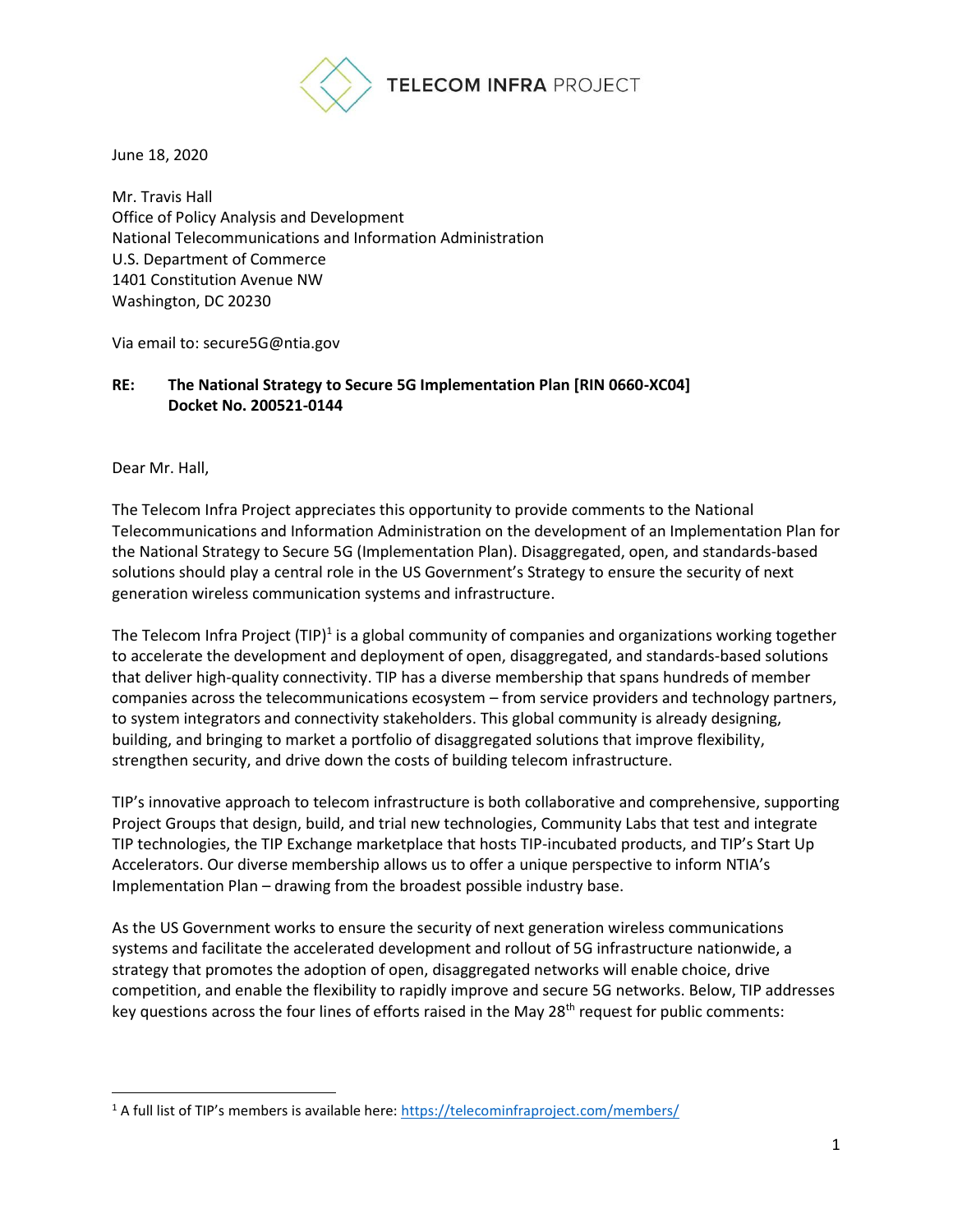

### **I. Line of Effort One: Facilitate Domestic 5G Rollout**

*(1) How can the United States (U.S.) Government best facilitate the domestic rollout of 5G technologies and the development of a robust domestic 5G commercial ecosystem (e.g., equipment manufacturers, chip manufacturers, software developers, cloud providers, system integrators, network providers)?*

Upgrading 5G network capabilities within a closed telecom system is both time and resource intensive. The US Government should prioritize open, disaggregated 5G networks that address the challenges of a consolidated ecosystem by providing network operators more choice and flexibility to improve network security and resilience quickly. Disaggregation — separating complex technologies into small pieces that can be combined in different ways — will allow for more flexible 5G networks that let operators develop and upgrade individual components, selecting the best technology available at any point in time for each piece of the 5G ecosystem.

Rather than sourcing integrated infrastructure solutions from a very limited set of suppliers, operators can choose from a wide range of software and hardware options that interoperate seamlessly — thereby ensuring a robust US 5G ecosystem.

Further, separating out complex technologies and ensuring interoperability means more companies, including SMEs, can compete in different parts of the technology stack incentivizing innovation and giving network operators more choice among both incumbent and emerging solutions. This can make the process of upgrading networks — either partially or fully — easier, faster, and more cost efficient.

A dynamic US ecosystem where new suppliers can innovate, compete, and bring to market new solutions faster will expand access to 5G technologies, ensure providers are able to evolve with demand, and foster resilience throughout the entire domestic 5G ecosystem.

*(2) How can the U.S. Government best foster and promote the research, development, testing, and evaluation of new technologies and architectures?*

The US Government should fund public private partnership programs and grants to support university and community labs working to develop and bring to market open, disaggregated, and standards-based 5G solutions. The Telecom Infra Project's Community Labs in Colorado, Kansas, and California for example, are working to enable rapid real-world pilots that will lead to the adoption of new solutions at scale.

Additionally, Congress should work expeditiously to pass S.3189, the USA Telecom,<sup>2</sup> introduced by Sens. Mark Warner [D-VA] and Richard Burr [R-NC]. This bipartisan legislation establishes a Public Wireless Supply Chain Innovation Fund to support grants that promote competition and

<sup>2</sup> S. 3189 – *A bill to use proceeds from spectrum auctions to support supply chain innovation and multilateral*  security. Introduced Jan. 14<sup>th</sup>, 2020 in the 116<sup>th</sup> Congress. [https://www.congress.gov/116/bills/s3189/BILLS-](https://www.congress.gov/116/bills/s3189/BILLS-116s3189is.pdf)[116s3189is.pdf](https://www.congress.gov/116/bills/s3189/BILLS-116s3189is.pdf)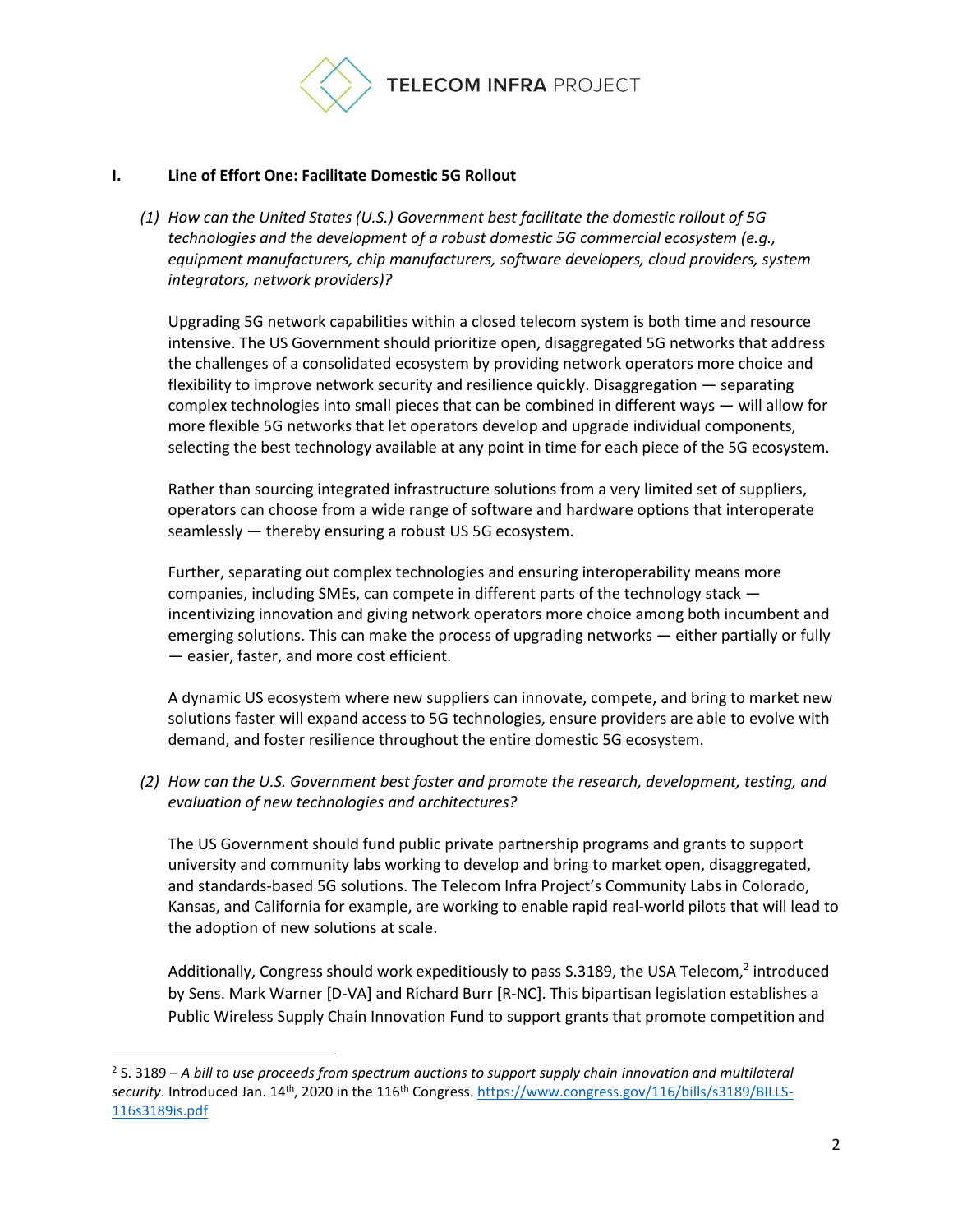

innovation in the 5G commercial ecosystem, as well as the development and deployment of open, standards-based, interoperable equipment.

Further, US lawmakers should pass the bipartisan, bicameral Endless Frontier Act<sup>3</sup>, which authorizes \$100 billion for a new Directorate of Technology within the National Science Foundation – supporting US research in key technology focus areas, including advanced communications technology. The bill will fund regional technology hubs, grow research spending for universities, provide scholarship support for students, fund the development of test-bed facilities, and support programs that facilitate and accelerate the transfer of new technologies from the lab to the marketplace. This strategic investment is key to incubating new US intellectual property and enterprises that will drive competitiveness across the entire telecom network ecosystem.

*(3) What steps can the U.S. Government take to further motivate the domestic-based 5G commercial ecosystem to increase 5G research, development, and testing?*

The US Government should encourage platforms for industry collaboration and experimentation and support innovation across the entire ecosystem, including local startups and SMEs. The Telecom Infra Project's Ecosystem Acceleration Centers (TEACs) for example, attract entrepreneurial minds and innovative investors to work together to produce breakthrough technologies that reimagine telecom infrastructure. By bringing together the key actors – operators, cutting-edge startups, and local investors – TEACs establish the necessary foundation to foster collaboration, accelerate trials, and bring deployable infrastructure solutions to the telecom industry.

*(4) What areas of research and development should the U.S. Government prioritize to achieve and maintain U.S. leadership in 5G? How can the U.S. Government create an environment that encourages private sector investment in 5G technologies and beyond? If possible, identify specific goals that the U.S. Government should pursue as part of its research, development, and testing strategy.*

In order to facilitate roll-out and development of a robust 5G ecosystem, the US Government should prioritize R&D funding to accelerate the development, deployment, and adoption of a range of disaggregated telecom network technologies, including OpenRAN. OpenRAN is the term used to describe a new way of structuring the radio access network (RAN) equipment in mobile networks. RAN equipment comprises the masts, antennas and associated parts that mobile network operators use to connect wirelessly with mobile devices like smartphones. Disaggregated approaches to RAN support more robust, resilient, and cost-effective network

<sup>3</sup> S.3832 – *A bill to establish a new Directorate for Technology in the redesignated National Science and Technology Foundation, to establish a regional technology hub program, to require a strategy and report on economic security, science, research, and innovation, and for other purposes*. Introduced May 21<sup>st</sup>, 2020 in the 116th Congress. <https://www.young.senate.gov/imo/media/doc/Endless%20Frontier%20Act%20Bill%20Text%205.21.2020.pdf>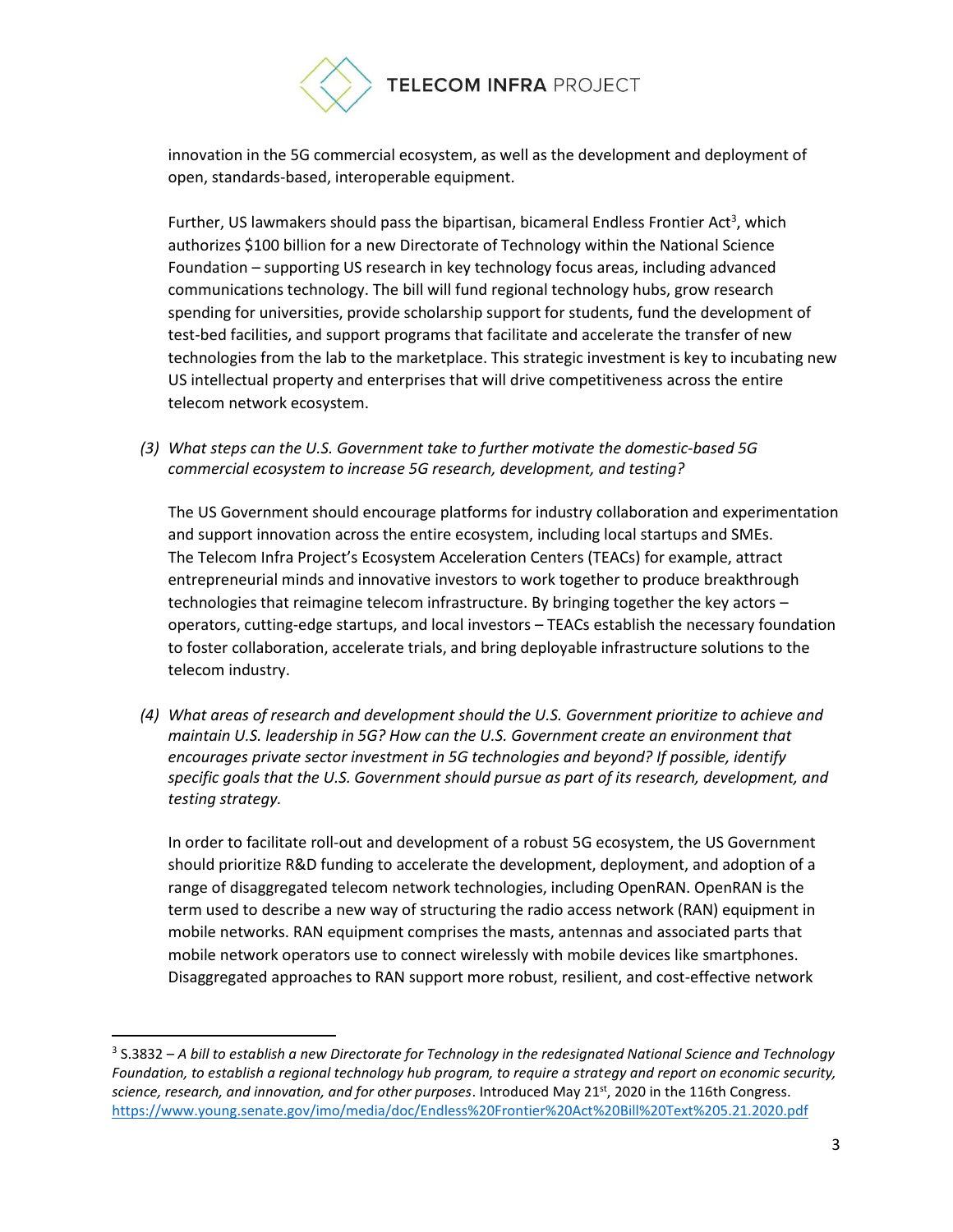

deployment, and enable a competitive ecosystem that can incentivize vendors to prioritize security.

OpenRAN also makes the development process more transparent and accessible. This means that independent security experts, government departments, national security agencies, and other vendors have much greater transparency into the development process, not just the subsequent performance, and can gain greater assurance.

Achievement of the full benefits of 5G depends not just on RAN equipment, but a robust set of disaggregated technology for the transport layer – through which network traffic is routed – and the core – which coordinates how these signals are sent and received. Continued innovation in these areas will enable network operators to keep up with growing demand and provide new services efficiently and securely.

US R&D funding should promote disaggregate, interoperable technologies across three key network areas:

- **Access –** This network area includes new and innovative technologies spanning: OpenRAN, as described above; solutions for sustainable community infrastructure in rural areas; fronthaul connections between cell sites and centralized baseband units in virtualized networks; and Wi-Fi.
- **Transport** Transport solutions work to improve the technologies that let operators route and deliver traffic across their network to satisfy ever increasing demand. TIP is currently leading several transport project groups, including Open Optical and Packet Transport (OOPT), which works to accelerate innovation in IP and Optical networks; and wireless backhaul to transmit network traffic from the edge of a network to the core more efficiently.
- **EXECT Core and Services** Core and Services solutions help operators manage their networks more efficiently and develop new services including: edge applications; virtualization of core network functions; and end-to-end network slicing, to develop discrete, bespoke, fully virtualized specialized services within a single telecom network.

Finally, by supporting industry approaches to accelerate development, experimentation, and refining of new solutions, including OpenRAN trials, the US Government can encourage greater private sector investment in 5G and help support the development of disaggregated, open solutions that will support a secure domestic 5G ecosystem.

### **II. Line of Effort Two: Assess Risks to and Identify Core Security Principles of 5G Infrastructure.**

*(1) What factors should the U.S. Government consider in the development of core security principles for 5G infrastructure?*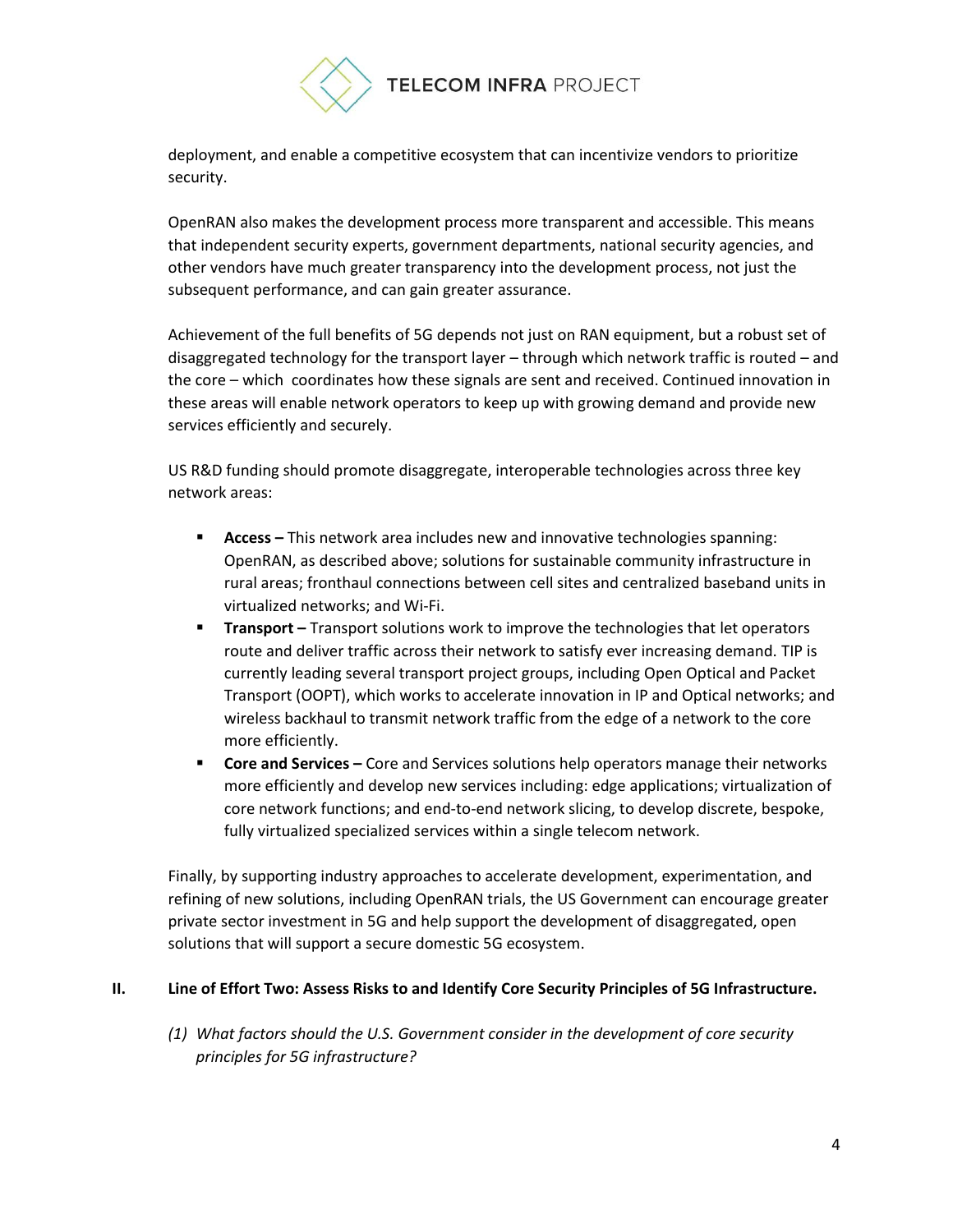

As the US Government works to develop core security principles for 5G infrastructure, diversity, disaggregation, interoperability, and open standards should play a central role.

- **Diversity –** The telecom industry would benefit from a greater diversity of suppliers across all areas of networks, including RAN. Greater diversity of suppliers will increase competition, accelerate innovation, and enable the development of global infrastructure that can keep up with demand. A more diverse market has direct security implications, as it provides greater incentives to compete on security and trust, as well as greater flexibility to mobile network operators to choose the solutions most appropriate to meet their needs.
- **E** Disaggregation Disaggregation means separating complex technologies into small pieces that can be combined in different ways. By separating previously integrated hardware and software, and shifting to open, rather than closed, and proprietary interfaces between components, disaggregated networks give operators (and, by extension, consumers) greater choice and flexibility, lower costs, and boost competition – generating more diverse, secure supply chains. A disaggregated network lets operators develop and upgrade individual components of the network, selecting the best, most secure technology available at any point in time for each piece of a telecom network. They can choose from a wide range of options that interoperate seamlessly, instead of having to source integrated infrastructure solutions from a very limited set of suppliers. A disaggregated telecom equipment ecosystem also boosts security by changing the development culture, as network security is best achieved through open scrutiny of development practices.
- **Interoperability** Interoperability allows more companies, including SMEs, to compete in different parts of the technology stack — incentivizing innovation and giving network operators more choice among both incumbent & emerging solutions to choose the most secure components and solutions. This ensures the process of upgrading networks either partially or totally — is easier, faster, and more cost efficient.
- **Open Standards –** Open standards provide transparency and certainty in what a product contains, increasing predictability and trust in supply chains. A system of open standards also increases competition and ease of market entry, creating more incentives for suppliers to invest in and ensure security and resilience.

## **III. Line of Effort Three: Address Risks to U.S. Economic and National Security during Development and Deployment of 5G Infrastructure Worldwide.**

*(3) How should the U.S. Government best promote 5G vendor diversity and foster market competition?*

By supporting the development and deployment of an open, disaggregated, standardsbased telecommunications ecosystem, more companies will be able to compete and operators will have greater choice and flexibility, opening space for new market entrants. Legislation like the USA Telecom Act, that fosters innovation and competition within the 5G